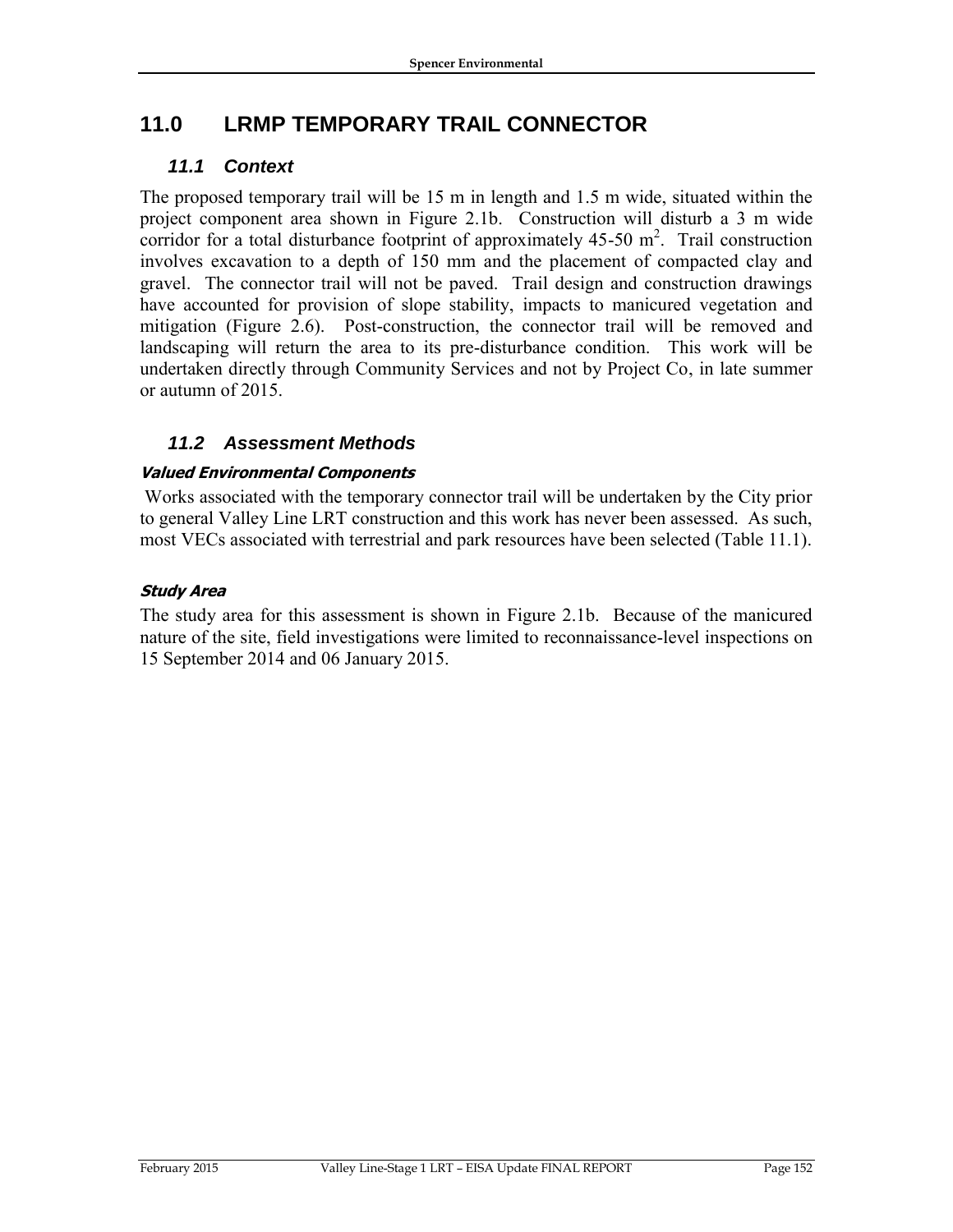| <b>Valued Environmental</b><br><b>Components</b> | Unique Issues <sup>1</sup><br><b>Additional or</b><br>Potential for | ä<br>Abundance<br>Relative<br><b>Status</b> | Public Concern | Professional<br>Concern | Importance<br>Economic | Regulatory<br>Concern | <b>Relevant</b><br><b>Legislation/Bylaw/Policy</b>                                                                                                         |
|--------------------------------------------------|---------------------------------------------------------------------|---------------------------------------------|----------------|-------------------------|------------------------|-----------------------|------------------------------------------------------------------------------------------------------------------------------------------------------------|
| <b>Valued Ecosystem Components</b>               |                                                                     |                                             |                |                         |                        |                       |                                                                                                                                                            |
| Geology/Geomorphology                            | Yes                                                                 |                                             |                | $\checkmark$            |                        | $\checkmark$          | Bylaw 7188                                                                                                                                                 |
| Soils                                            | Yes                                                                 |                                             |                | $\checkmark$            |                        | $\checkmark$          | <b>Bylaw 7188</b>                                                                                                                                          |
| Hydrology - Surface<br>Water                     | Yes                                                                 |                                             |                |                         |                        |                       | <b>Bylaw 7188</b><br>$\bullet$<br>Drainage Bylaw 16200<br>Alberta Water Act                                                                                |
| Fish and Fish Habitat                            | N <sub>0</sub>                                                      |                                             |                |                         |                        |                       |                                                                                                                                                            |
| Vegetation and Wildlife                          | Yes                                                                 |                                             | ✓              |                         |                        | ✓                     | <b>Bylaw 7188</b><br>Alberta Weed Control Act<br>Federal Species at Risk Act<br>Federal Migratory Birds<br><b>Convention Act</b><br>• Alberta Wildlife Act |
| <b>Valued Socio-economic Components</b>          |                                                                     |                                             |                |                         |                        |                       |                                                                                                                                                            |
| Land Disposition and<br>Land Use Zoning          | N <sub>0</sub>                                                      |                                             |                |                         |                        |                       |                                                                                                                                                            |
| <b>Residential Land Use</b>                      | N <sub>0</sub>                                                      |                                             |                |                         |                        |                       |                                                                                                                                                            |
| <b>Recreational Land Use</b>                     | Yes                                                                 |                                             | ✓              | $\checkmark$            |                        | ✓                     | <b>Bylaw 7188</b><br>$\bullet$                                                                                                                             |
| <b>Utilities</b>                                 | Yes                                                                 |                                             | ✓              | $\checkmark$            | $\checkmark$           | $\checkmark$          | Bylaw 7188<br>$\bullet$                                                                                                                                    |
| Worker and Public<br>Safety                      | N <sub>0</sub>                                                      |                                             |                |                         |                        |                       |                                                                                                                                                            |
| <b>Visual Resources</b>                          | Yes                                                                 |                                             | ✓              | ✓                       |                        | ✓                     | <b>Bylaw 7188</b><br>$\bullet$                                                                                                                             |
| <b>Valued Historic Components</b>                |                                                                     |                                             |                |                         |                        |                       |                                                                                                                                                            |
| <b>Historical Resources</b>                      | N <sub>0</sub>                                                      |                                             |                |                         |                        |                       |                                                                                                                                                            |

### **Table 11.1. Justification for the selection of VECs – LRMP temporary connector trail**

<sup>1</sup> In instances where it was determined that no potential existed for additional or unique issues to arise, no further consideration to that VEC was given

# *11.3 Key Issues*

Key issues were identified by considering the project component location, known conditions, potential project activities not already assessed, concerns raised by the public and city services departments and then applying professional judgement. Many potential issues associated with this component were adequately detailed and mitigated through the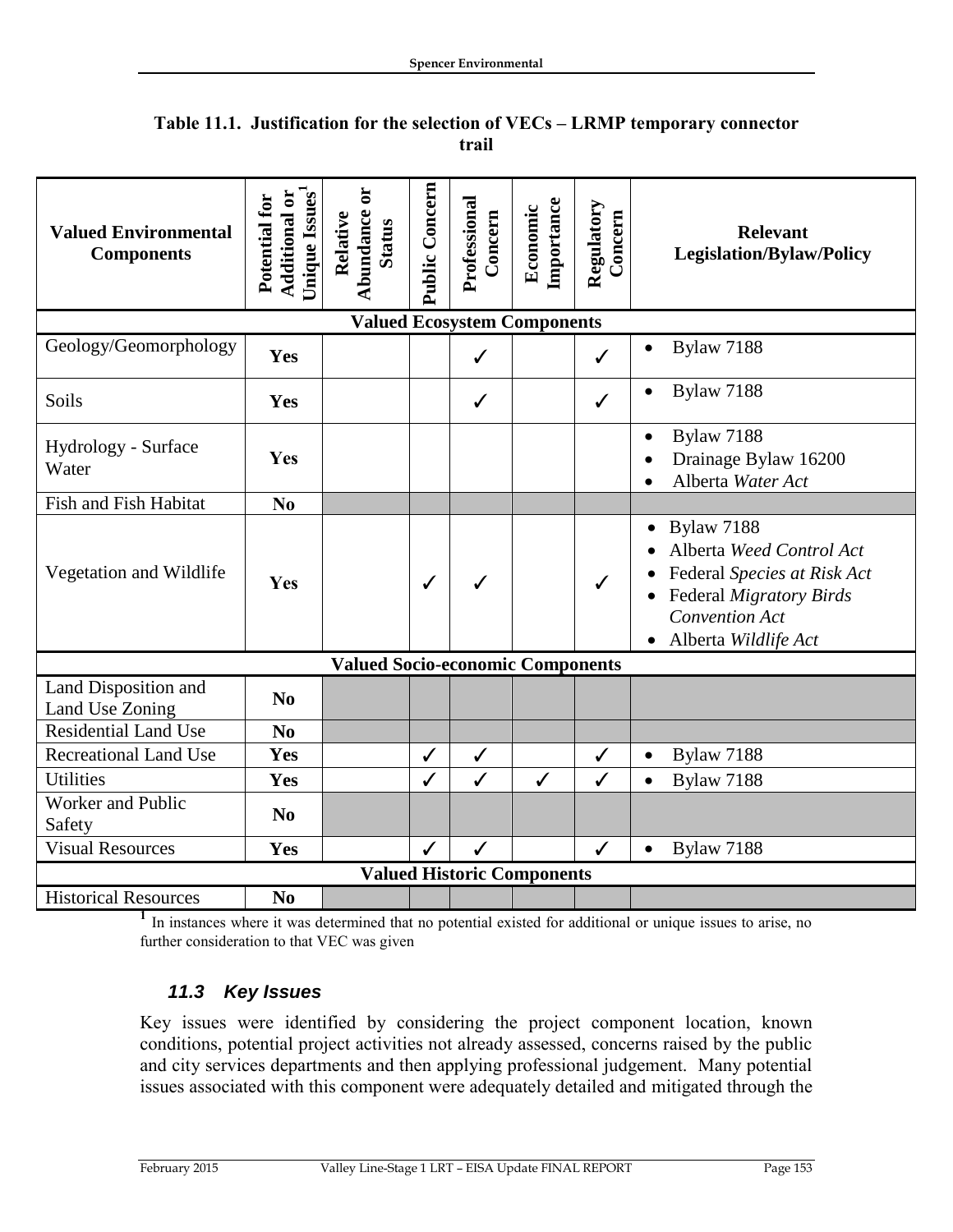2013 EISA. The following are the key VEC issues identified for this assessment of the LMRP temporary trail connector:

 **Do excavation activities have the potential to result in slope stability concerns or interact with landfill debris?**

# *11.4 Existing Conditions*

### 11.4.1 *Soils and Geotechnical Stability*

### **Slope Stability**

Slope stability is addressed here because this location is part of the larger valley slope that has been well documented to be unstable as a result of several intrinsic factors (Thurber Engineering 2012). To date, no discussions of trails in this park have suggested surface instability in this locale.

### **Soils**

Within the project component area, soils have been historically disturbed by previous land use, including the Grierson Nuisance Grounds and the subsequent placement of fill and landscaping of LMRP.

### **Landfill**

As noted above, the site of the Grierson Hill landslide was used as a landfill (Grierson Nuisance Grounds) for several decades in the early 20th century and this and the subsequent reclamation is well documented in the 2013 EISA. The approximate boundaries of the landfill were identified in the 2013 EISA and are shown in Figure 4.2. The LMRP connector trail project component is situated within the centre east area of the Grierson Nuisance Grounds. Thurber Engineering (2014) indicates that waste materials remain present in subsurface layers near the ground surface and to depths up to 20 m in the middle of the landfill. Holes were not drilled in lands for this project component but holes drilled slightly east for the Valley Line LRT did intersect with landfill waste (Thurber Engineering 2014). Of the holes drilled by Thurber Engineering in the park, the shallowest waste encountered was at 30 cm depth.

### 11.4.2 *Hydrology – Surface Water*

The LMRP temporary connector trail project component is situated on terrain sloping towards the NSR, which is located approximately 140 m to the south. As such, surface drainage in the local area is expected to be south, towards the NSR, however, most surface runoff is assumed to percolate into the slope before it reaches the river, except during extreme events.

### 11.4.3 *Vegetation and Wildlife Habitat*

Vegetation within the lands affected by the temporary trail connector is entirely manicured and consists of lawn and a portion of a planted bed of horticultural shrubs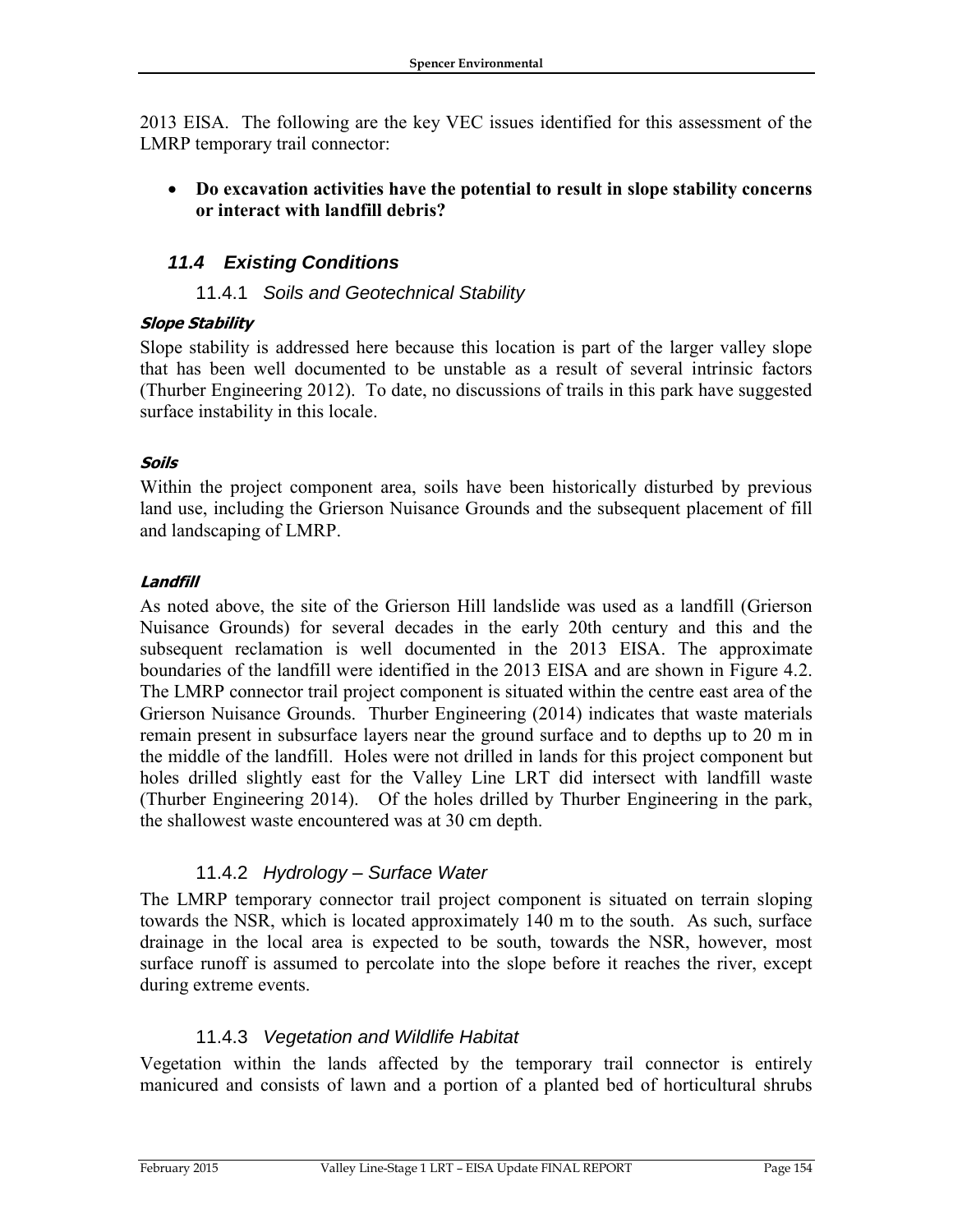including juniper, cherry and maple. Wildlife habitat is minimal in both scale and quality.

### 11.4.4 *Recreational Land Use*

The project component is situated in a highly-used manicured area of LMRP. The area currently supports no programmed recreational opportunities, but us close to several trails and the Chinese Gardens.

### 11.4.5 *Visual Resources*

The LMRP temporary connector trail project component area forms one small component of the overall park landscape and includes planted shrubs and manicured lawn. It serves as a backdrop to the nearby Chinese Garden infrastructure.

### 11.4.6 *Utilities*

One buried electric street light cable, associated with light standards, is situated in the northern half of the project component area, very close to the portions of the new trail. One more distant water line is situated on the south boundary of the project component area. Please refer to Appendix F for maps of all subsurface utilities within the project component area.

### *11.5 Potential Impacts and Mitigation Measures*

### 11.5.1 *Geotechnical Stability and Soils*

### *11.5.1.1 Slope Stability and Landfill Debris*

### **Impacts and Mitigation Measures**

Construction of the LMRP temporary connector trail will include some sub-excavation, but only to a depth of 150 mm. Although slope stability is considered to be marginal in the local area, slope stability is not anticipated to be a concern for this project, considering the shallow nature of the excavation, which essentially involves stripping the topsoil layer. Similarly, this shallow excavation is viewed as unlikely to intersect landfill materials. The ECO Plan to be developed by Community Services, or their contractor, will note measures to be taken in the event that landfill debris is uncovered during excavation activities. Disposal will comply with all environmental standards and laws. Implementing such measures will ensure that impacts are negligible.

### *11.5.1.2 Impacts to Soils during Construction*

### **Impacts and Mitigation Measures**

Mitigation measures designed to minimize erosion, topsoil/subsoil stripping and stockpiling, compaction, contamination or other degradation to soil resources will be developed as part of the site-specific ECO Plan, to be prepared by Community Service, or their contractor, as required by the City of Edmonton's ENVISO program and guideline documents. Construction drawings include placement of riprap at the downslope edge as an erosion and sedimentation control measure. Implementing such measures, and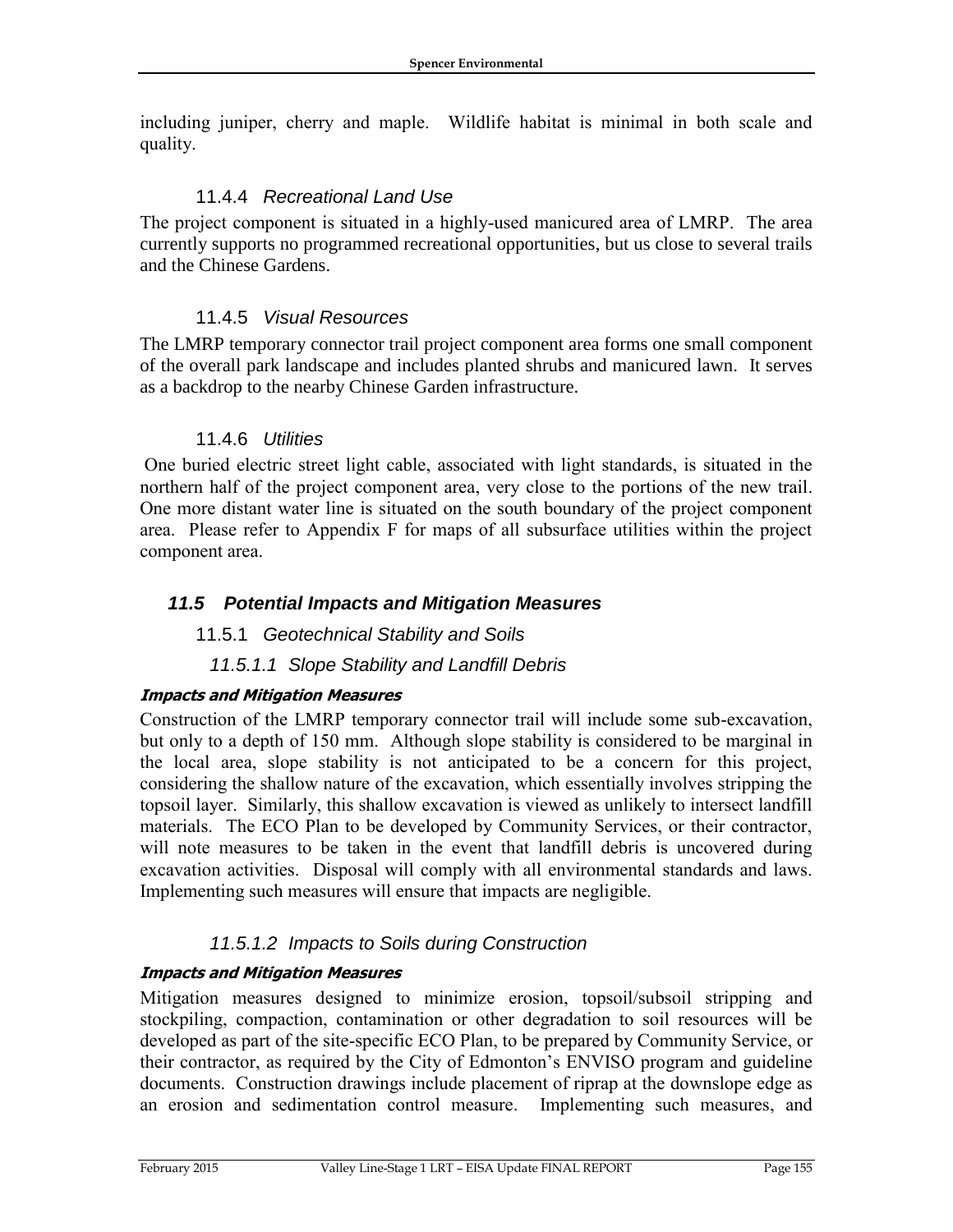associated notes developed for the construction drawings, will ensure that impacts to soils are negligible.

## 11.5.2 *Hydrology – Surface Water*

Construction of the LMRP temporary connector trail will include excavation, the placement of backfill materials and associated grading activities. Such activities have the potential to alter local surface drainage patterns, although in this case, on a very local scale. Temporary trail connector work will include the installation of topsoil and sod on all disturbed grounds adjacent to the new trail; once installed, positive drainage will be confirmed. The trail will be granular, with a granular base, allowing some runoff to percolate into subsoils. There are currently no drainage issues on the trails to be connected by this temporary trail, further suggestion that this will not be an issue. Based on these considerations, no impacts to hydrology have been identified.

# 11.5.3 *Vegetation, Wildlife Habitat and Connectivity*

### *11.5.3.1 Loss of Manicured Vegetation*

Work associated with the LMRP temporary connector trail will result in the removal of manicured vegetation, including lawn and approximately 30  $m<sup>2</sup>$  of an existing planted bed. All potential vegetation impacts have already been addressed by specifications included in the construction drawings. Shrubby vegetation within the planted bed, including one juniper, one cherry and one maple, will be transplanted prior to disturbance activities. Sod and soils are to be re-used on site. Post-construction landscaping will return the project component area to its pre-disturbance condition ensuring that no residual impacts to manicured vegetation will occur as part of this work.

### 11.5.4 *Recreational Land Use*

### *11.5.4.1 Impacts to the Pathway Network*

The construction of this connector trail, prior to on-site disturbance by Valley Line construction, will connect the western portion of the primary north-south SUP to an established trail in the Chinese Gardens, allowing pedestrians and cyclists to circulate through the broader network of park trails situated west of the LRT project and avoiding trail dead ends. This project component is proposed as part of the City's mitigation measures for Valley Line impacts on LMRP. The connector trail will be shown on all communication and way-finding tools associated with detour plans to be developed by Project Co in support of the Valley Line LRT. Based on these considerations, no additional or unique impacts have been identified.

### 11.5.5 *Utilities*

Utility locations will be confirmed in the field closer to construction and required protection provided, likely focusing on the electrical subsurface and surface utilities. There is no reason to anticipate that utility work has potential to result in additional impacts to park resources within or outside the component study area.